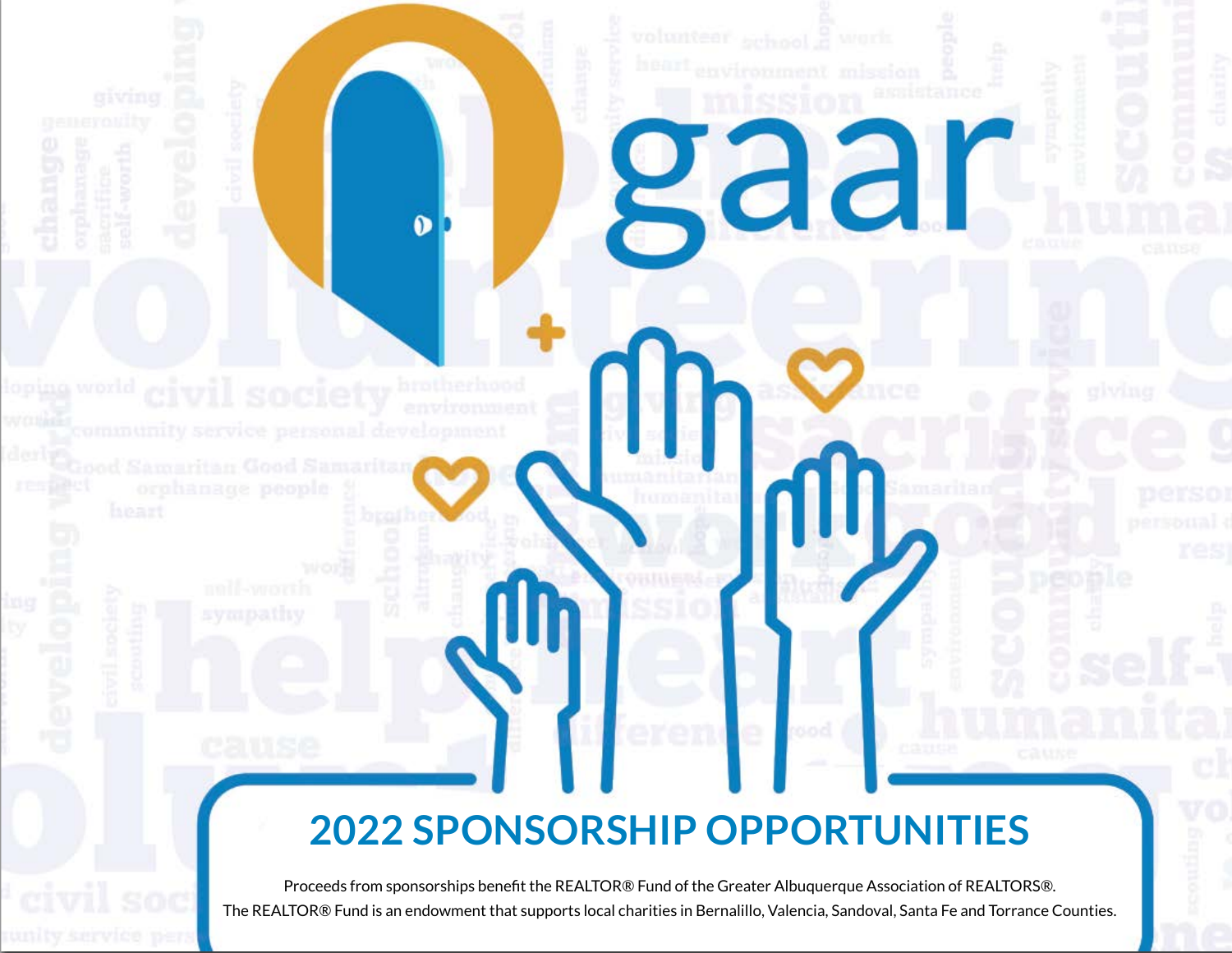# **Letter from the 2022 GAAR President**



Dear Sponsor,

For more than 100 years, REALTORS® and Affiliates have played an integral role in shaping our local neighborhoods and communities. Not only do they help families purchase and sell homes, but they give back to the community through volunteering and monetary contributions. Proceeds from GAAR events directly benefit the REALTOR® Fund, an endowment created in 2011 to support local charities.

In just seven years, the REALTOR® Fund met its original \$1 million dollar goal – four years ahead of schedule! Our new goal is \$2 million, and we are well on our way with \$1.6 million collected to date. This past year to commemorate our Centennial Year, the fund made a one-time donation of \$100,000 total to our grant recipients – more than double what each recipient was expecting for the year!

In 2019, GAAR installed the first phase of the REALTOR® Fund Donor Recognition Wall, located in the courtyard of the REALTOR® Building. This serves to honor all donors including individuals who have contributed \$1,000+ and Corporate Donors that have contributed \$5,000+. Each year the mosaic artwork is updated with new donor names. On your next visit to GAAR, please take a moment to view the artwork and reflect on the positive impact GAAR REALTORS® and Affiliates have made on the community.

In the upcoming year, we look forward to your continuing support. We deeply appreciate your dedication in making our community a better place for all.

Respectfully,<br>Bridget Stilbert

Bridget Gilbert, 2022 President Greater Albuquerque Association of REALTORS®

# Sponsorship Opportunities 2022

## ABOUT GAAR

The Greater Albuquerque Association of REALTORS® is the largest local professional trade association in Central New Mexico with over 4,500 members pledged to a strict Code of Ethics and Standards of Practice. Established in 1921, GAAR is the Voice for Real Estate for the Greater Albuquerque Area and the trusted source for accurate real estate market data and trends.

REALTOR® is a registered collective membership mark that may be used only by real estate professionals who are members of the NATIONAL ASSOCIATION OF REALTORS® and subscribe to its strict Code of Ethics.

#### Vision

A community where REALTORS® are a vital part of every home's story.

#### **Mission**

GAAR is a Community of Practice dedicated to providing our members with value-added products and services, employing leading-edge technology, upholding high ethical and professional standards, and advocating for private property rights.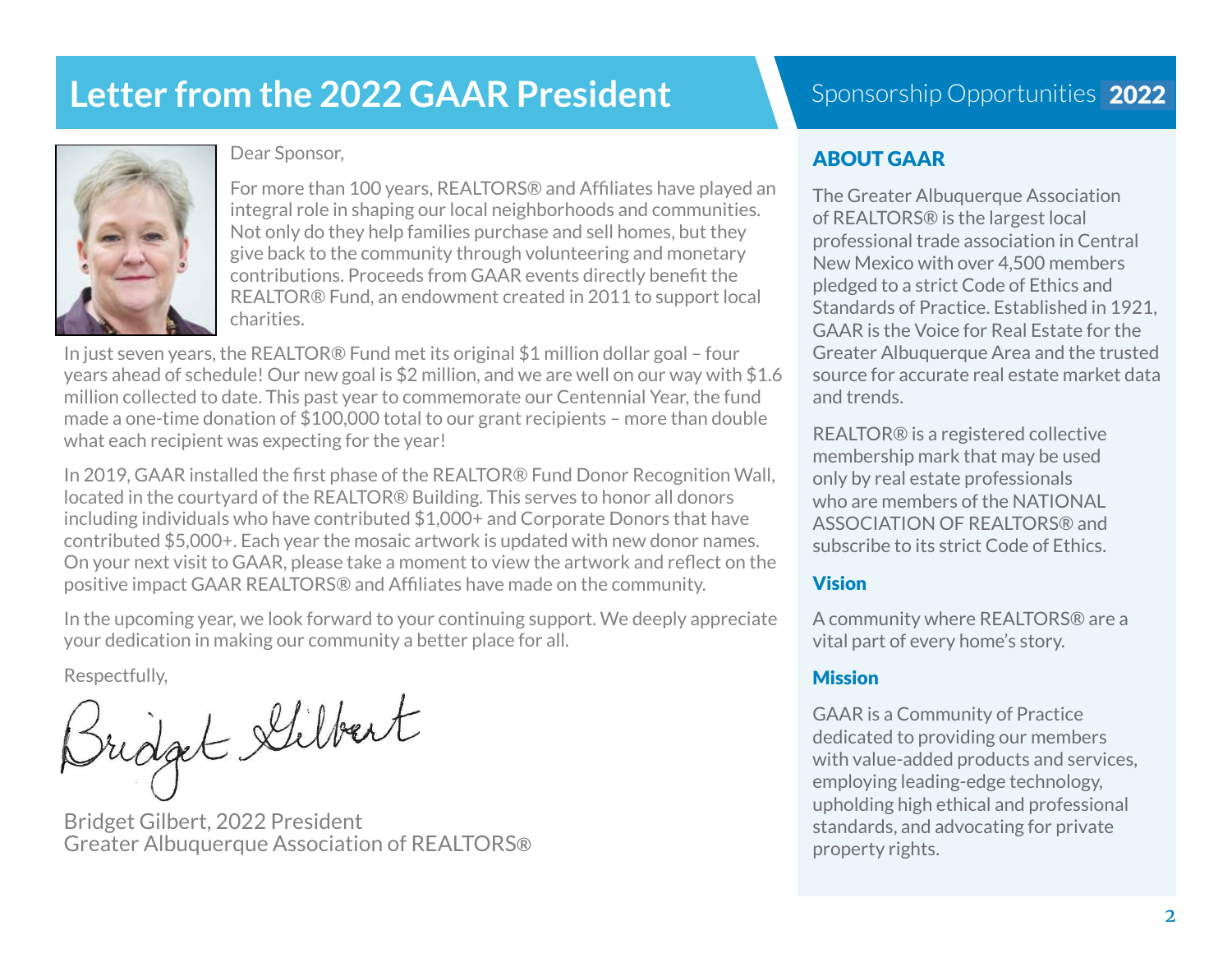# **Premium 2022 Sponsorship Packages**

#### GAAR has many sponsorship opportunities throughout the year, but the Annual Premium Packages are discounted and most coveted. In an effort to make the process fair, please note the following procedures and deadlines:

**December 10, 2021:** Packet is emailed to GAAR REALTORS® and Affiliates.

**December 30, 2021:** Commitment Form is due for Diamond (1) and Platinum (2) level Please include your second choice. **Email form to laura@gaar.com.**

**January 4, 2022 :** In the event of multiple commitments for the Diamond (1) and Platinum (2) Packages, GAAR will hold a random drawing and the winning sponsor will be contacted. Winner will have first right of refusal. Those not selected will

## PREMIUM ANNUAL PACKAGES REGULAR RATE PACKAGE RATE

## Sponsorship Opportunities 2022

be given the option to choose their second choice or any other package prior to GAAR's acceptance of other sponsors.

**January 7, 2022 :** All Sponsorship Packages are open and assigned on a first come basis.

#### **January 31, 2022 : Payment is due in full for Premium Packages and Awards Gala Sponsorships.**

*Contributions or gifts to any GAAR event are not tax deductible as a charitable contribution but may be deductible as ordinary and necessary business expenses. Please consult your tax advisor for clarification.* 

| Diamond*<br>\$11,500             | \$15,400<br>Value | \$3,500 Diamond Sponsor of the Awards Gala<br>\$7,000 Diamond Sponsor of the Golf Tournament<br>\$2,500 Diamond Sponsor of the Bowl-a-Thon<br>\$700 Battle of the Bands<br>\$250 Annual Meeting Table for 10<br>Year of GAAR TV Air Time (250x per week) \$1,200 Value<br>GAAR Production of: 30 spot \$250 Value | \$3,000<br>\$6,000<br>\$2,000<br>\$500 |
|----------------------------------|-------------------|-------------------------------------------------------------------------------------------------------------------------------------------------------------------------------------------------------------------------------------------------------------------------------------------------------------------|----------------------------------------|
| Platinum <sup>*</sup><br>\$7,850 | \$10,950<br>Value | \$3,000 Platinum Sponsor of the Awards Gala<br>\$4,000 Platinum Sponsor of the Golf Tournament<br>\$2,000 Platinum Sponsor of the Bowl-a-Thon<br>\$500 Battle of the Bands<br>1 Year of GAAR TV Air Time (250x per week) \$1,200 Value<br>GAAR Production of: 30 spot \$250 Value                                 | \$2,500<br>\$3,500<br>\$1,500<br>\$350 |
| <b>Gold</b><br>\$5,100           | \$6,750<br>Value  | \$2,000 Gold Sponsor of the Awards Gala<br>\$3,000 Gold Sponsor of the Golf Tournament<br>\$1,500 Gold Sponsor of the Bowl-a-Thon<br>\$250 Battle of the Bands                                                                                                                                                    | \$325<br>\$2,500<br>\$1,250<br>\$100   |
| <b>Silver</b><br>\$3,000         | \$4,000<br>Value  | \$1,000 Silver Sponsor of the Awards Gala<br>\$2,000 Silver Sponsor of the Golf Tournament<br>\$1,000 Silver Sponsor of the Bowl-a-Thon                                                                                                                                                                           | \$750<br>\$1,500<br>\$750              |

\*50% of a Premium Sponsorship Package will be credited towards a Corporation Level on the Donor Recognition Wall. See page 8 for details.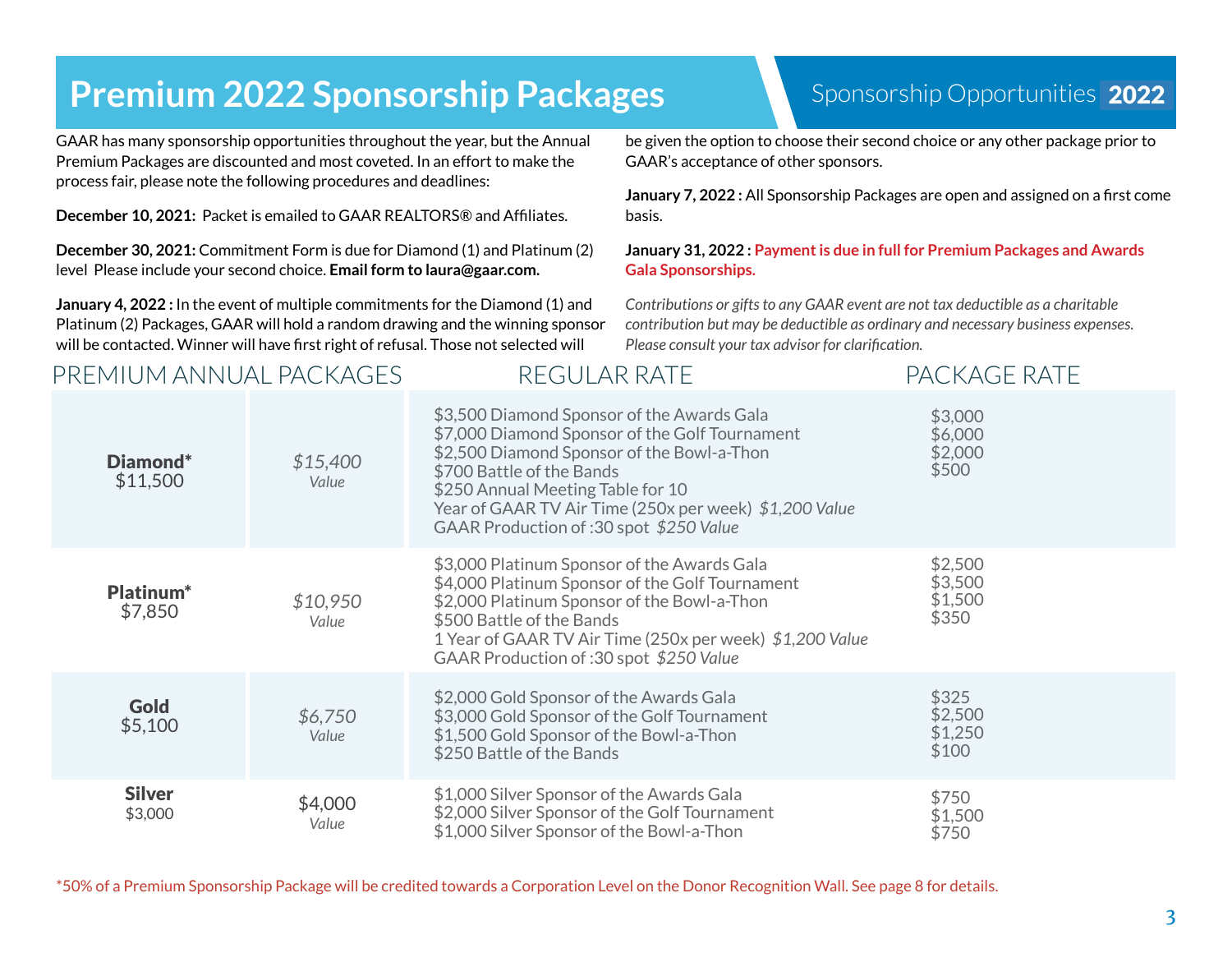# **GAAR Awards Gala**

The annual Awards Gala is held to recognize member excellence in the real estate profession. Honorees are selected by their REALTOR® peers and Affiliates, and are awarded based on their performance in the previous year.

## SPONSORSHIP LEVELS OPEN: **12/20/21 - 2/18/22 PAYMENT DUE: 1/31/22**

| <b>Diamond</b>    | \$3,500 | <b>Pre-event Promotion</b><br>Event Video (:45)<br><b>Sponsor Slide</b><br>Mention during Gala |                                             |
|-------------------|---------|------------------------------------------------------------------------------------------------|---------------------------------------------|
| <b>Platinum</b>   | \$3,000 | <b>Pre-event Promotion</b><br>Event Video (:30)<br>Sponsor Slide<br>Mention during Gala        |                                             |
| <b>Gold</b> [2]   | \$2,000 | <b>Pre-event Promotion</b><br>Event Video (:20)<br><b>Sponsor Slide</b><br>Mention during Gala | 2022 AWARDS GALA<br>Friday, March 4th, 2022 |
| Silver [3]        | \$1,000 | <b>Pre-event Promotion</b><br>Event Video (:10)<br>Sponsor Slide                               | Mariott Pyramid North                       |
| <b>Bronze</b>     | \$500   | <b>Pre-event Promotion</b><br>Event Signage<br><b>Sponsor Slide</b>                            |                                             |
| <b>Copper</b>     | \$200   | Sponsor Slide                                                                                  |                                             |
| <b>Supporting</b> | \$100   | Recognition at Gala                                                                            |                                             |
|                   |         |                                                                                                |                                             |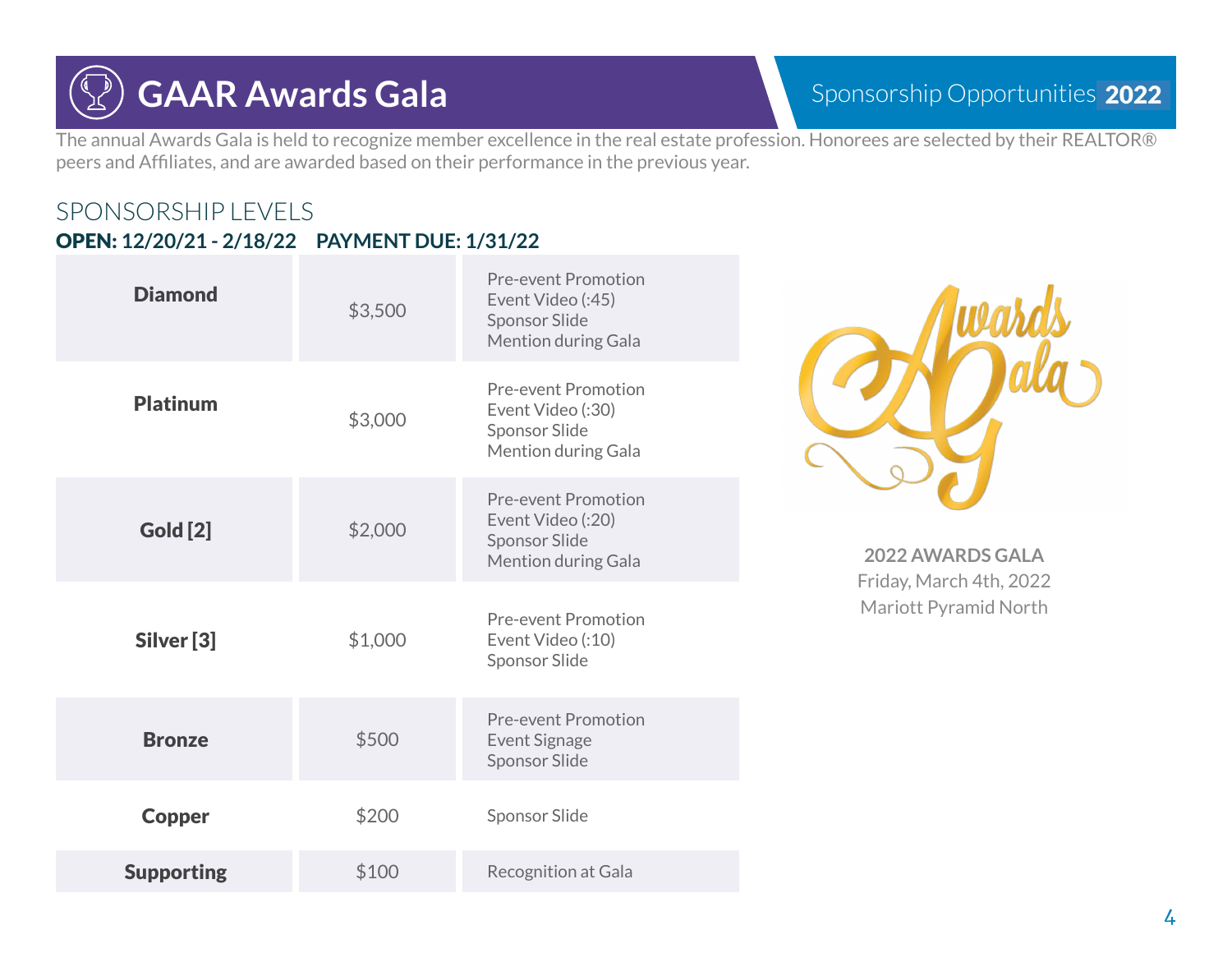# **GAAR Golf Tournament** Sponsorship Opportunities 2022

This event is a member favorite and sells out early with a maximum of 216 golfers.

## SPONSORSHIP LEVELS OPEN: **2/1/22 - 4/8/22 PAYMENT DUE: 4/8/22**

| <b>Diamond</b><br>Shirt                                                                                                           | \$7,000         | Logo on Golf Shirt<br>Team of 4<br><b>Pre-event Promotion</b><br><b>Hospitality Tent</b><br>Banner Placement (sponsor to supply)    |                                                                                                                                                |
|-----------------------------------------------------------------------------------------------------------------------------------|-----------------|-------------------------------------------------------------------------------------------------------------------------------------|------------------------------------------------------------------------------------------------------------------------------------------------|
| <b>Platinum</b><br>Hat Sponsor<br>Cooler Sponsor                                                                                  | \$4,000<br>Each | Logo on Hat or Cooler<br>Team of 4<br><b>Hospitality Tent</b><br><b>Pre-event Promotion</b><br>Banner Placement (sponsor to supply) | Tourname                                                                                                                                       |
| <b>Gold</b><br>Towel Sponsor [1]<br><b>Cart Sponsor</b><br><b>Water Bottle</b><br><b>Golf Ball</b><br>Draw String Bag Sponsor [1] | \$3,000<br>Each | Logo on 1 item<br><b>Hospitality Tent</b><br><b>Pre-event Promotion</b><br>Banner Placement (sponsor to supply)                     | <b>GAAR Golf Tournament</b><br>Friday, June 3rd, 2022<br><b>Santa Ana Golf Course</b><br>288 Prairie Star Road<br>Bernalillo, New Mexico 87004 |
| <b>Silver</b><br>Breakfast & Closest to Pin [1]<br>Breakfast & Long Drive [1]<br>Lunch Sponsor & 9 Flags [1]                      | \$2,000<br>Each | Meal & Course Signage<br><b>Pre-event Promotion</b><br>Banner Placement (sponsor to supply)                                         |                                                                                                                                                |
| <b>Hospitality Tent</b>                                                                                                           | \$350<br>Each   | <b>Course Signage</b><br><b>Pre-event Promotion</b>                                                                                 |                                                                                                                                                |
| Hole Sponsor [27]                                                                                                                 | \$100<br>Each   | Course Signage<br><b>Pre-event Promotion</b>                                                                                        |                                                                                                                                                |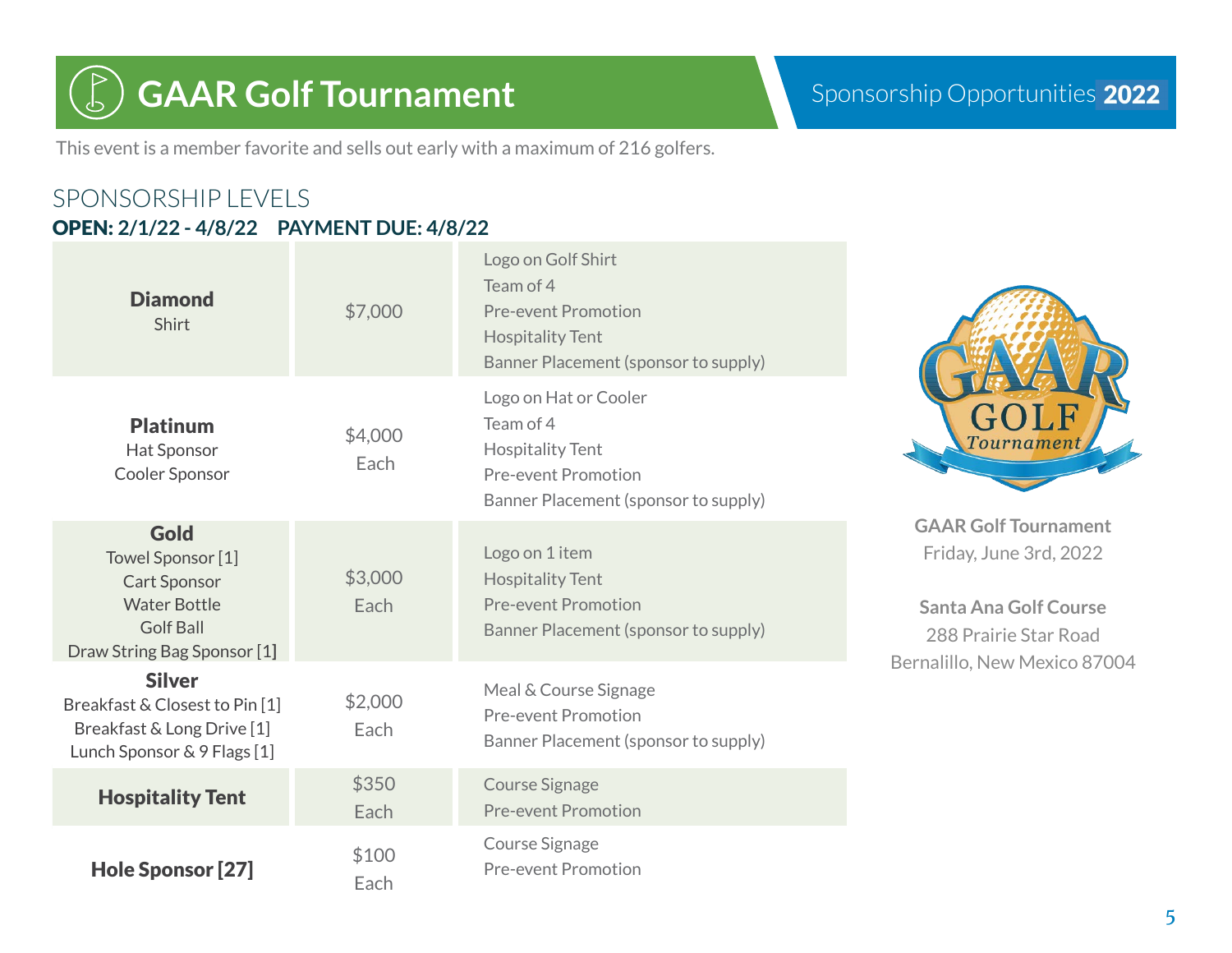**GAAR Bowl-a-Thon** GAAR Sponsorship Packet 2022

This is family friendly event for members who compete for bragging rights and prizes.

## SPONSORSHIP LEVELS OPEN: **8/1/22 - 9/23/22 PAYMENT DUE: 9/23/22**

| <b>Diamond</b><br>Towel                        | \$2,500         | Logo on Bowling Towels<br><b>Pre-event Promotion</b><br>Logo on Event Banner<br>Swag Bag inclusion<br>Team of 4      | اA<br>GAAF           |
|------------------------------------------------|-----------------|----------------------------------------------------------------------------------------------------------------------|----------------------|
| <b>Platinum</b><br>Student Shirt &<br>Swag Bag | \$2,000<br>Each | Logo on Swag bags<br><b>Pre-event Promotion</b><br>Logo on Event Banner<br>Swag Bag inclusion<br>Team of 4           |                      |
| Gold<br>Refreshment Sponsor (2)                | \$1,500<br>Each | <b>Pre-event Promotion</b><br>Logo on Event Banner<br>Swag Bag inclusion<br>Logo on Refreshment Tickets<br>Team of 4 | $G\Delta$<br>Saturda |
| Silver $(3)$                                   | \$1,000<br>Each | <b>Pre-event Promotion</b><br>Logo on Event Banner<br>Swag Bag inclusion<br>Team of 4                                |                      |
| <b>Bronze</b>                                  | \$500           | Logo on Event Banner<br>Team of 4                                                                                    |                      |
| <b>Strike League</b>                           | \$100           | Logo on Sponsor Sign                                                                                                 |                      |
|                                                |                 |                                                                                                                      |                      |



**GAAR Bowl-a-Thon** ay, October 15th, 2022 Silva Lanes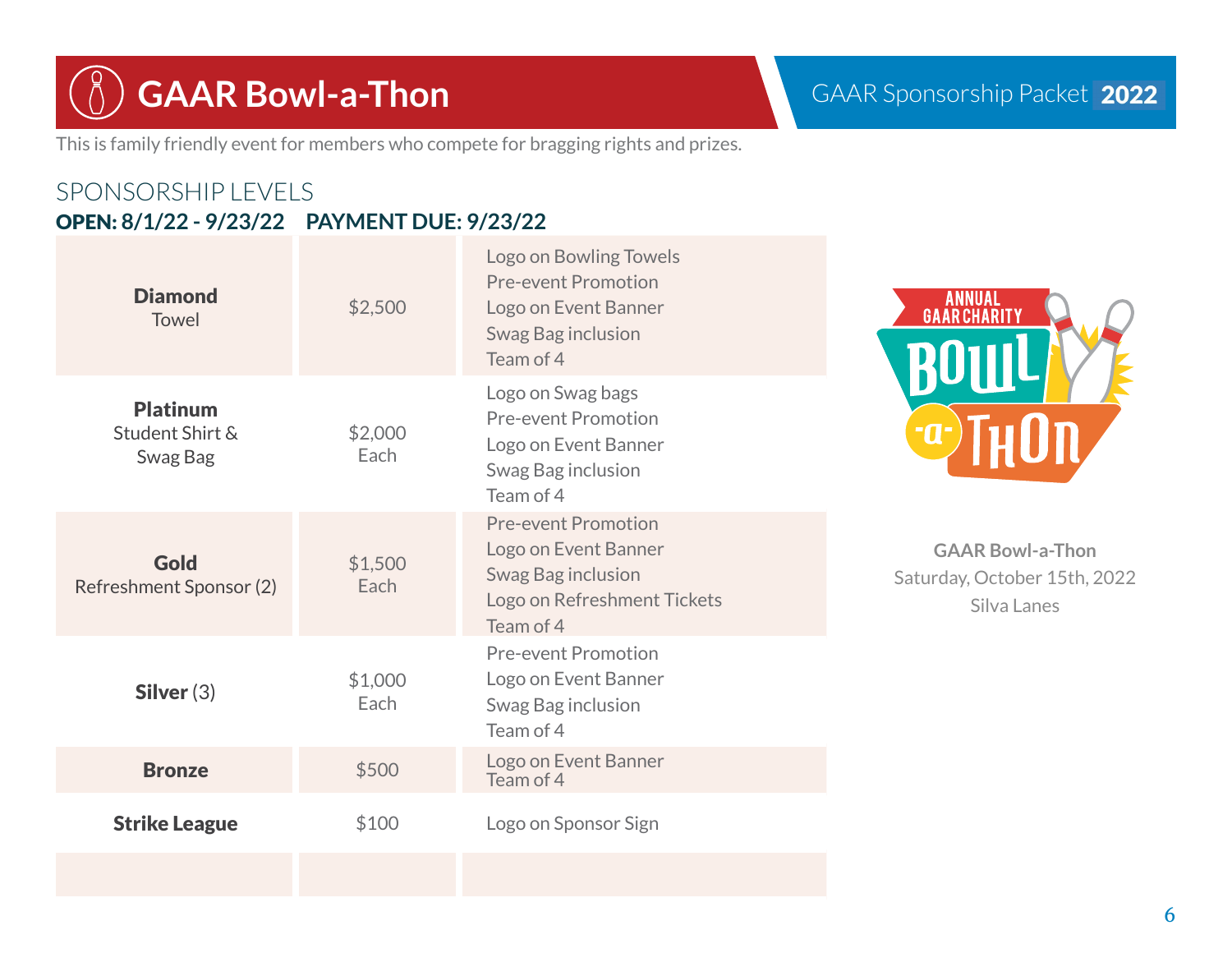# **OTHER OPPORTUNITIES**

| <b>Class Sponsorship</b>                                                                                | Varies    | Weekly opportunities to provide breakfast, lunch or a snack for each class attendee.<br>Sponsors place signage at the catering table, distribute flyers and allowed 5 minutes<br>speaking time at the start of the class. This is only open to Affiliate Members and Benefit<br>Partners. To be included on the sponsor list, contact education@gaar.com. |  |
|---------------------------------------------------------------------------------------------------------|-----------|-----------------------------------------------------------------------------------------------------------------------------------------------------------------------------------------------------------------------------------------------------------------------------------------------------------------------------------------------------------|--|
| <b>REALTOR® Party</b><br><b>Events:</b><br>YPN Kentucky Derby: May 7<br>Signature Fundraiser: September | Varies    | The REALTOR® Party is a non-partisan political action committee that advocates for<br>pro real estate candidates and issues. Throughout the year, there are events requiring<br>sponsors. Monies do not contribute to the REALTOR® Fund. For more information, contact<br>laurah@gaar.com.                                                                |  |
| <b>New Mexico</b><br><b>Home Search.com</b>                                                             | Varies    | Promote your business on New Mexico's premier home search website to connect with<br>homeowners, buyers, and sellers. Visit NewMexicoHomeSearch.com/sponsorship.php or<br>contact julian@gaar.com.                                                                                                                                                        |  |
| <b>OTHER WAYS TO HELP OUR COMMUNITY</b>                                                                 |           |                                                                                                                                                                                                                                                                                                                                                           |  |
| <b>Laundry Love</b>                                                                                     | Donate    | February: Members donate laundry supplies for homeless families.                                                                                                                                                                                                                                                                                          |  |
| <b>Run for the Zoo</b>                                                                                  | Volunteer | May: For more than 30 years, our local REALTORS® have been the volunteer staff along the<br>route for the Annual Run for the Zoo 5k.                                                                                                                                                                                                                      |  |
| <b>Backpack Drive</b>                                                                                   | Donate    | July: Members provide backpacks for APS Title 1 Homeless Students.                                                                                                                                                                                                                                                                                        |  |
|                                                                                                         |           |                                                                                                                                                                                                                                                                                                                                                           |  |
| <b>Make A Difference Day</b>                                                                            | Volunteer | October: Members join together to make a difference on the largest giving-back day of the<br>year, watch for project updates in the fall.                                                                                                                                                                                                                 |  |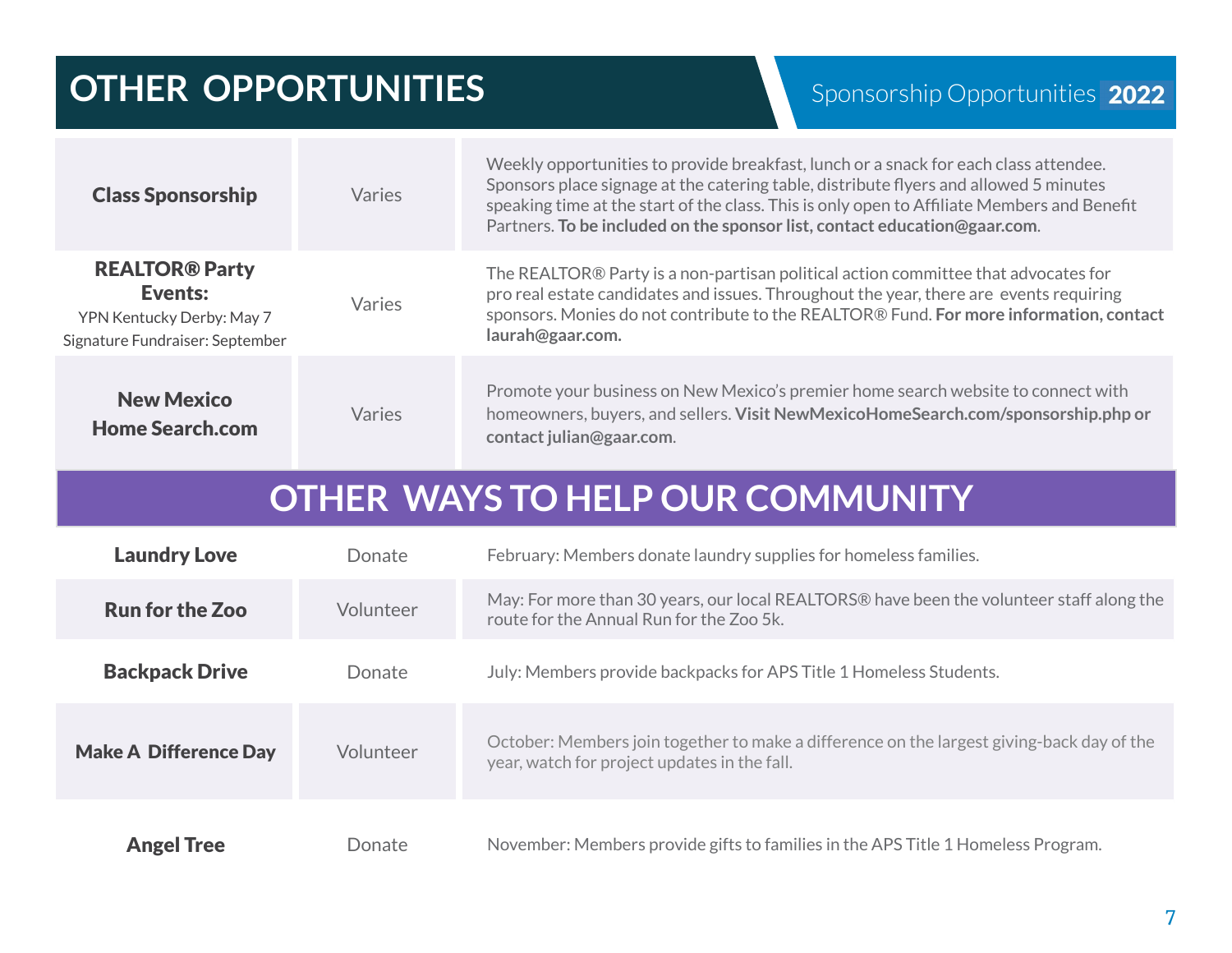# **REALTOR® FUND ENDOWMENT**

# Sponsorship Opportunities 2022

The REALTOR® Fund was established by GAAR through the Albuquerque Community Foundation (ACF) to provide a permanently sustainable fund to aid non-profit charities in Bernalillo, Valencia, Sandoval, and Torrance Counties. By establishing this endowment fund, REALTORS® demonstrate their ongoing pledge to honor their responsibilities to the community and to express gratitude for a successful real estate industry. This sustainable trust allows us to disburse up to \$60,000 each year to local charities.

The original \$1 million dollar goal was reached four years early. Our new goal is to increase the endowment to \$2 million dollars and we are well on our way with \$1.6 million dollars collected to date. In addition to sponsoring GAAR events, there are other ways to donate directly to the fund:

## **Online by Credit Card**

### **Mail a Check**

- Go to www.gaar.com/fund
- Site will take you directly to the Albuquerque Community Foundation

Albuquerque Community Foundation 624 Tijeras Ave NW Albuquerque, NM 87102

*Payable to Albuquerque Community Foundation Please note: REALTOR® Fund of GAAR*



## THE REALTOR® FUND DONOR RECOGNITION WALL

In 2019, GAAR installed the first phase of the REALTOR® Fund Donor Recognition Wall, located in the courtyard of the REALTOR® Building. This serves to honor all donors including individuals who have contributed \$1,000+ and Corporate Donors that have contributed \$5,000+. Each year the mosaic artwork is updated with new donor names.

## **Donor Levels for the Recognition Wall**

| <b>Individual Cumulative</b><br><b>Donation Levels</b>  | Tier One: \$10,000<br>Tier Two: \$5,000<br>Tier Three: \$1,000     |
|---------------------------------------------------------|--------------------------------------------------------------------|
| <b>Corporation Cumulative</b><br><b>Donation Levels</b> | Tier One: \$20,000*<br>Tier Two: \$10,000*<br>Tier Three: \$5,000* |



\*50% of a Premium Sponsorship Package will be credited towards a Corporation Level.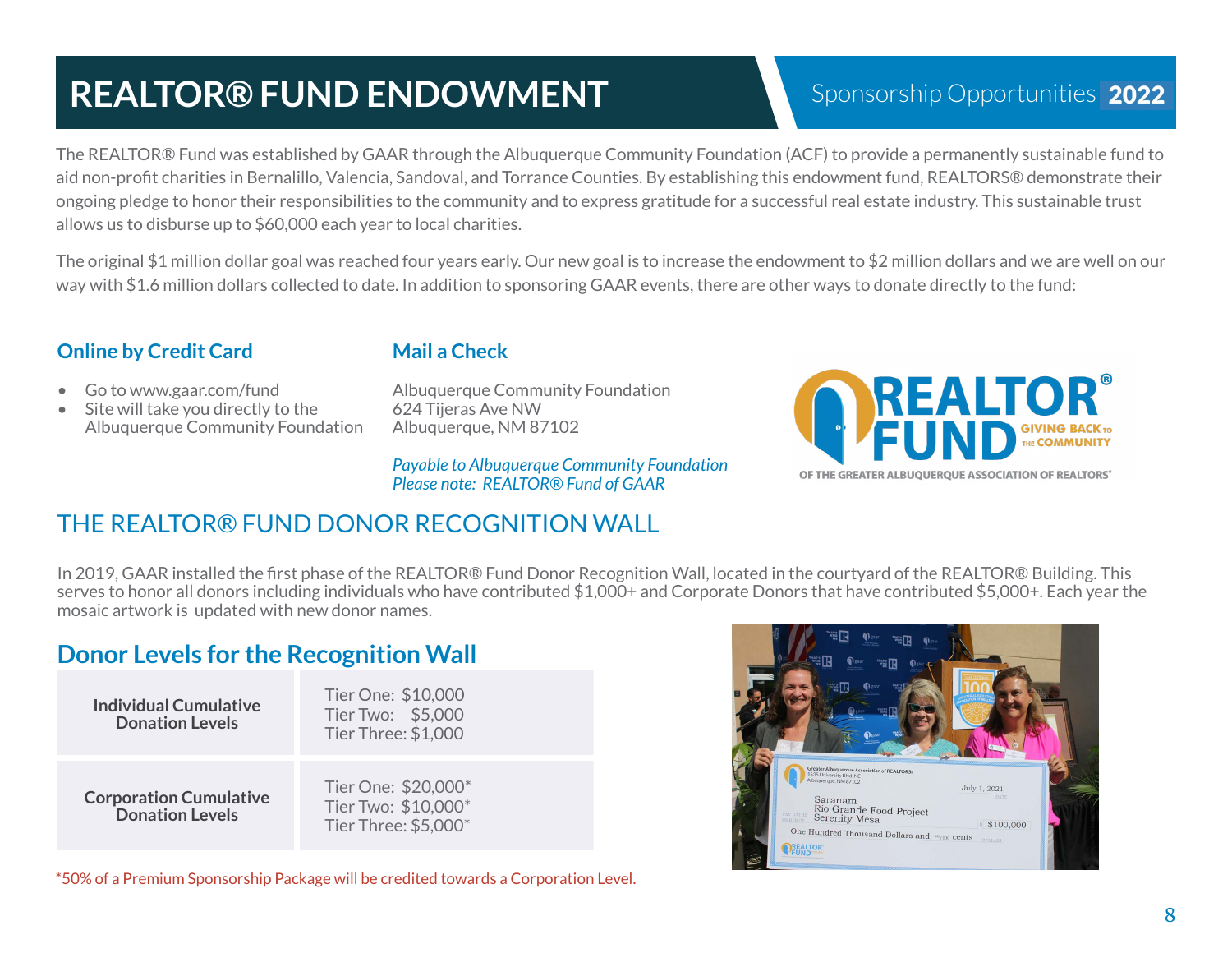# **2022 Sponsorship Commitment Form Sponsorship Opportunities 2022**

#### PREMIUM PACKAGE SPONSORSHIP **Commitment due 1/30/22. Payment due for all packages 1/31/22.**

*□* **\$11,500 Diamond** (Gala, Bowl-a-Thon, Golf Shirt, Annual Meeting, Battle of the Bands)

- *□* **\$7,850 Platinum** (Gala, Bowl-a-Thon, Golf Hat, Battle of the Bands)
- *□* **\$7,850 Platinum** (Gala, Bowl-a-Thon, Golf Cooler, Battle of the Bands)

#### In the event of multiple commitments, a random drawing will be held. Please note your 2nd choice. That preference can be any package, ie., Gold or Silver.

 $2nd:$ 

| <b>SPONSORSHIP PACKAGES</b>                                                                                                                                                                                                                                                                                                                                                                                          |                                                                                                                                                                                                                                                                                                                    |
|----------------------------------------------------------------------------------------------------------------------------------------------------------------------------------------------------------------------------------------------------------------------------------------------------------------------------------------------------------------------------------------------------------------------|--------------------------------------------------------------------------------------------------------------------------------------------------------------------------------------------------------------------------------------------------------------------------------------------------------------------|
| Open 1/7/22 on a first come basis.<br>GOLD PACKAGES \$5,100: Payment Due: 1/31/22<br><b>Gold</b> (Gala, Bowl-a-Thon, Golf Towel)<br>□ Gold (Gala, Bowl-a-Thon, Golf Cart Signage)<br>□ Gold (Gala, Bowl-a-Thon, Golf Water Bottle)<br>$\Box$ Gold (Gala, Bowl-a-Thon, Golf Ball)<br>$\Box$ Gold (Gala, Bowl-a-Thon, Golf Drawstring Bag)                                                                             | Golf Tournament Payment Due: 4/8/22<br>Gold \$3,000<br>$\Box$ Towel $\Box$ Cart $\Box$ Water Bottle $\Box$ Golf Ball $\Box$ Drawstring Bag<br><b>Silver \$2,000</b><br>$\Box$ Breakfast/Closest to Pin $\Box$ Breakfast/Long Drive $\Box$ Lunch/9 Flags<br>Misc.                                                   |
| SILVER PACKAGES \$3,000: Payment Due: 1/31/22<br>□ Silver (Gala, Bowl-a-Thon, Golf Breakfast/Closest to Pin)<br>□ Silver (Gala, Bowl-a-Thon, Golf Breakfast/Long Drive)<br>□ Silver (Gala, Bowl-a-Thon, Golf Lunch/9 Flags)<br><b>INDIVIDUAL EVENT SPONSORSHIPS</b><br>Awards Gala Payment Due: 1/31/22<br>$\Box$ \$2,000 Gold $\Box$ \$1,000 Silver $\Box$ \$500 Bronze $\Box$ \$200 Copper $\Box$ \$100 Supporting | □ Hospitality Tent \$350 □ Hole Sponsor \$100<br>Bowl-a-Thon Payment Due: 9/23/22<br>□ Gold Refreshment Sponsor \$1,500<br>$\Box$ Silver Sponsor \$1,000<br>$\Box$ Bronze \$500<br>$\Box$ Strike League \$100<br>I'm interested in more information on:<br>□ Class/Event Sponsorships<br>$\Box$ YPN Kentucky Derby |
| <b>Sponsor Information</b>                                                                                                                                                                                                                                                                                                                                                                                           | $\Box$ New Mexico Home Search.com Sponsorships<br>$\Box$ Signature RPAC Event                                                                                                                                                                                                                                      |
| Company Name                                                                                                                                                                                                                                                                                                                                                                                                         |                                                                                                                                                                                                                                                                                                                    |

**□ I understand payment terms and deadlines.** 

**□ My logo is attached. Accepted formats: pdf, eps, jpeg or (300 dpi) tiff.**

*TERMS AND CONDITIONS: The undersigned is authorized to contract for the stated sponsor commitment and is otherwise authorized to enter in contractual relations on behalf of the stated organization. Signatory agrees to and is familiar with the full terms and conditions stated on the reverse side of this agreement. Signatory understands that sponsorship costs are net charges and signatory is responsible for any additional production charges. Faxed and emailed copies of this agreement are binding.*

#### **Email completed form & logo to laura@gaar.com Questions? Contact Laura A. at 505-724-3487**

|                       | Date__________ |
|-----------------------|----------------|
| <b>GAAR Signature</b> | Date           |